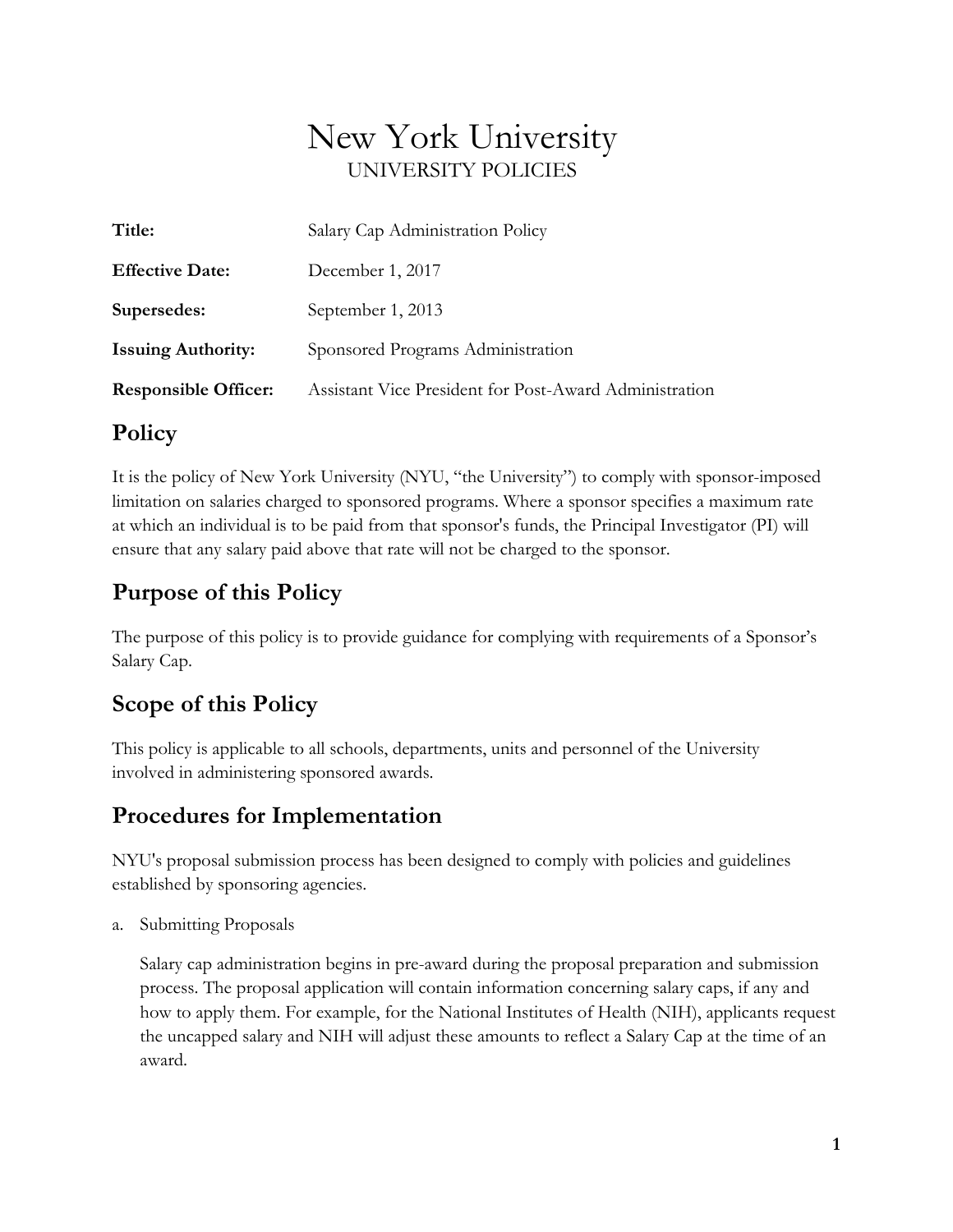Salary amounts requested from the sponsor are calculated by multiplying faculty Institutional Base Salary (IBS or employee annual base salary) by the appropriate percentage of effort, or person months, to be expended on the project. The IBS is the annual compensation that NYU pays a faculty employee, whether that individual's time is spent on teaching, research, service, or administrative duties. When submitting Modular Grants or other grants that limit total direct costs, or when submitting non-competing continuation proposals, if a proposed individual's rate of pay exceeds the allowable (capped) rate, NYU will incorporate the applicable salary cap into the proposed salary budget.

#### b. Administering Awards

Some sponsors (notably, the National Institutes of Health) impose a salary cap, which is defined as the **maximum annual salary** for the level of effort that can be charged to a sponsored award. It does not limit the amount of compensation paid to an employee, but does limit the amount that the funding agency will reimburse for that that individual's effort on the project. Normally it is indexed to a specific government Executive pay level, which typically is adjusted January 1st of each calendar year.

Salary caps are annualized, meaning they are based on 12 months. However, faculty appointments may not be; many PIs often have 9-month appointments. Therefore 9-month salary must be annualized and converted to a 12-month salary for comparison.

To annualize a 9-month PIs salary, take the 9-month Institutional Base Salary (IBS), divide by 9 and multiply by 12.

• For example, a 9-month faculty with an IBS of \$150,000 would result in an annualized salary of \$200,000.

It's also important to understand how annual salary caps translate into monthly salary caps to ensure monthly salary charges do not exceed allowable levels. The annual salary cap should be divided by 12 to give you the monthly cap.

Where a sponsor specifies a maximum rate at which an individual is to be charged to that sponsor's awards, it is NYU's policy that the Principal Investigator (PI) will ensure that any salary paid above that rate will not be charged to the sponsor. Monitoring the monthly salary cap ensures consistency in spending and overall compliance with annual salary cap limits.

When an individual's salary exceeds the salary cap established by the sponsor, the difference between that individual's actual salary and the maximum amount allowed under the cap for that percent of effort, or person months, must NOT be charged to another Federally sponsored award. The difference must be charged to a non-sponsored chartfield. At NYU, this chartfield is called "a nonsponsored cost sharing account." Although this is in fact not formal cost sharing NYU treats it as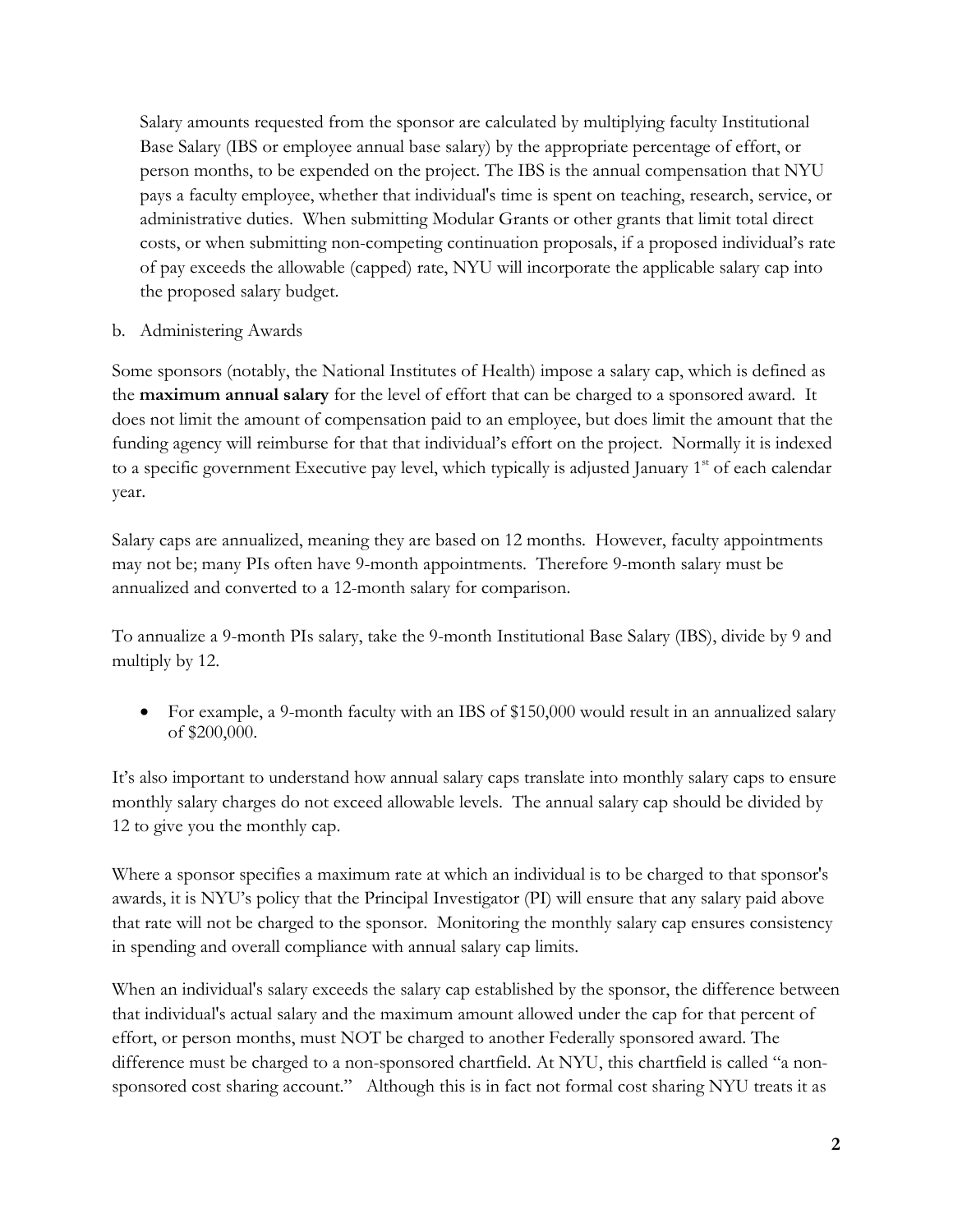such for effort reporting purposes in order to capture total effort expended on a sponsored project. The salary over the cap is an unallowable cost and cannot be used to meet mandatory or voluntary committed cost sharing obligations.

*Example*: If 50% effort is charged to a sponsored project with an annual salary cap of \$185,100, then the 50% is applied against a monthly maximum rate of \$15,425. The maximum actual charge to the project account for that pay period would be \$7,713. The faculty member's IBS is \$200,000, or \$16,667 per month, multiplied by the effort percentage of 50% results in actual salary attributable to the project of \$8,334. In this case, you need to account for the over the cap difference of \$621 between the actual salary and allowable salary.

Properly accounting for the salary cap is essential for NYU effort reporting purposes. Specifically, to capture total effort expended on the sponsored project requires \$621 per month to be cost shared on a non-sponsored account. Again, although the salary over the cap is similar to voluntary committed cost sharing, it is an unallowable cost, is not reported to the sponsor, and cannot be used to meet mandatory or voluntary committed cost sharing obligations.

*Example*: If 25% effort is charged to a sponsored project with an annual salary cap of \$185,100, then the 25% is applied against a monthly maximum rate of \$15,425. The maximum actual charge to the project account for that pay period would be \$3,856. The faculty member's IBS is \$225,000, or \$25,000 per month, multiplied by the effort percentage of 25% results in actual salary attributable to the project of \$6,250. In this case, you need to account for the over the cap difference of \$2,394 between the actual salary and allowable salary.

Properly accounting for the salary cap is essential for NYU effort reporting purposes. Specifically, to capture total effort expended on the sponsored project requires \$2,394 per month to be cost shared on a non-sponsored account. Again, the salary over the cap is similar to voluntary committed cost sharing; it is an unallowable cost, is not reported to the sponsor, and cannot be used to meet mandatory or voluntary committed cost sharing obligations.

If the salary cap increases during the life of a competitive award (i.e., subsequent non-competing funding is awarded during a Government Fiscal Year in which the cap is higher), PI's may elect to re-budget awarded project dollars to pay salaries at the higher level. Generally, sponsors will not provide additional funds for this purpose. Any additional salary charged will also increase charges for fringe benefits and indirect costs as appropriate.

c. Roles & Responsibilities:

*Principal Investigators (PI):* 

• Manage project funds in compliance with sponsor requirements;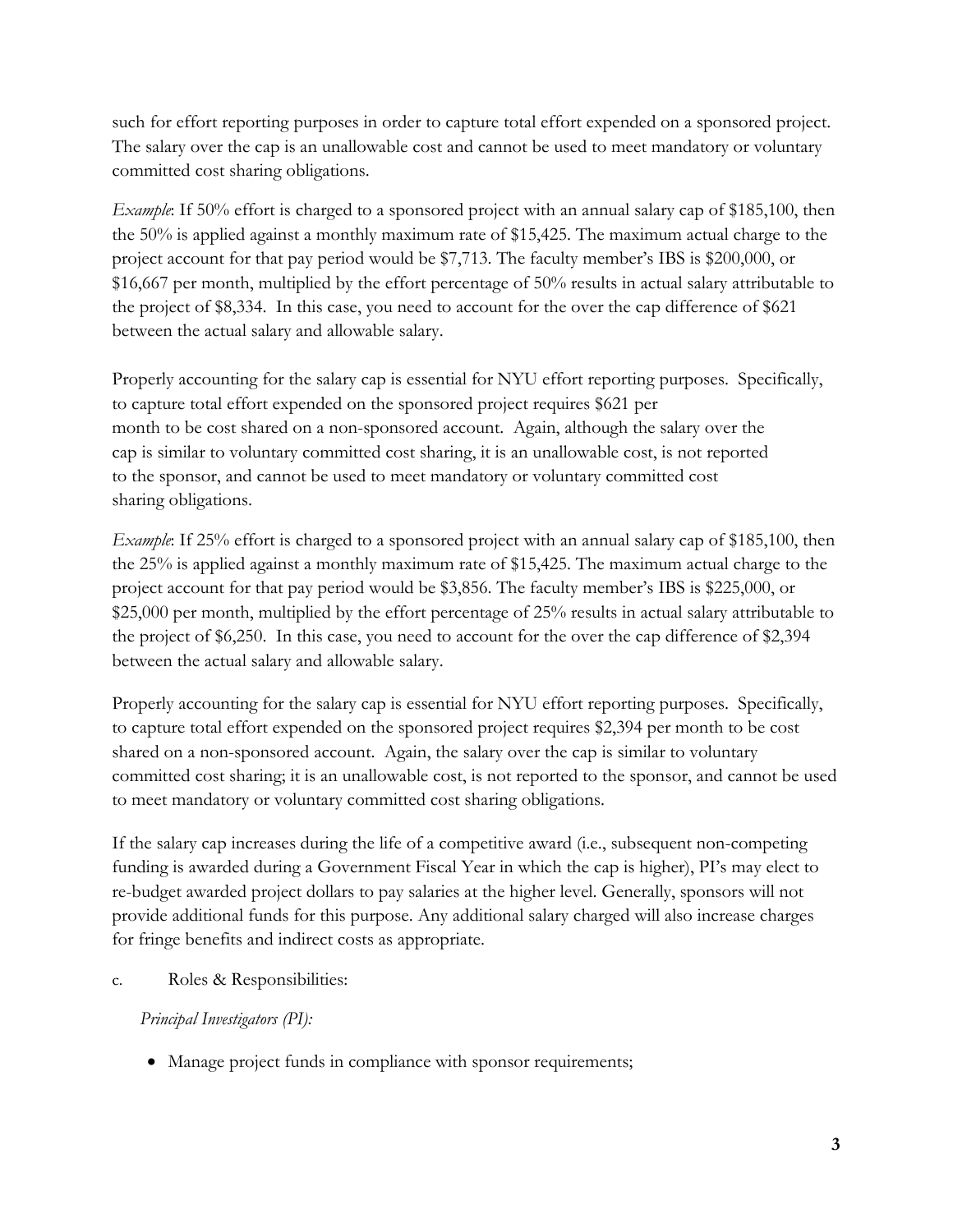- Submit competing and non-competing proposals budgets that comply with salary limitation imposed by the sponsor;
- If a project is awarded with a funding limitation and subsequent funding is awarded such that a higher level of salary charges becomes possible, a determination should be made as to whether or not to re-budget available funds;
- When certifying effort, make sure that the certification data correctly reflects total effort to the project(s). This means that both direct charges and cost sharing are correctly represented.

#### *Department Administrators (DA):*

- Work with PI to ensure that the salaries are appropriate for competing and non-competing proposals being submitted to agencies reflecting salary caps as applicable;
- Accurately charge salaries to projects and related cost sharing accounts reflecting no more than the percentage Full-Time Equivalent (FTE) identified by the Principal Investigator on the project multiplied by the applicable salary cap;
- Ensure compliance with the 95% direct charging of academic year and summer salary as referenced in the Effort Reporting Policy;
- Process appropriate PeopleSync actions to adjust salary over a cap and ensure that the excess over the cap is transferred to a cost share program;
- Notify Sponsored Programs Administration (SPA) to ensure they establish a cost share program chartfield in FAME;

#### *Sponsored Programs Administration (SPA):*

- Ensure that the department has identified any salary charges that are over the cap as unallowable costs and ensure that such costs are transferred to a cost share program;
- Include the capped amount in the applicable Modified Total Direct Cost Base for Facilities and Administrative (F&A) rate calculation purposes.

#### *Office of Sponsored Programs (OSP):*

- Monitor sponsor salary cap limitations and notify University departments of any changes;
- During the proposal review and approval process, ensure amounts budgeted for salary complies with sponsor limitations.